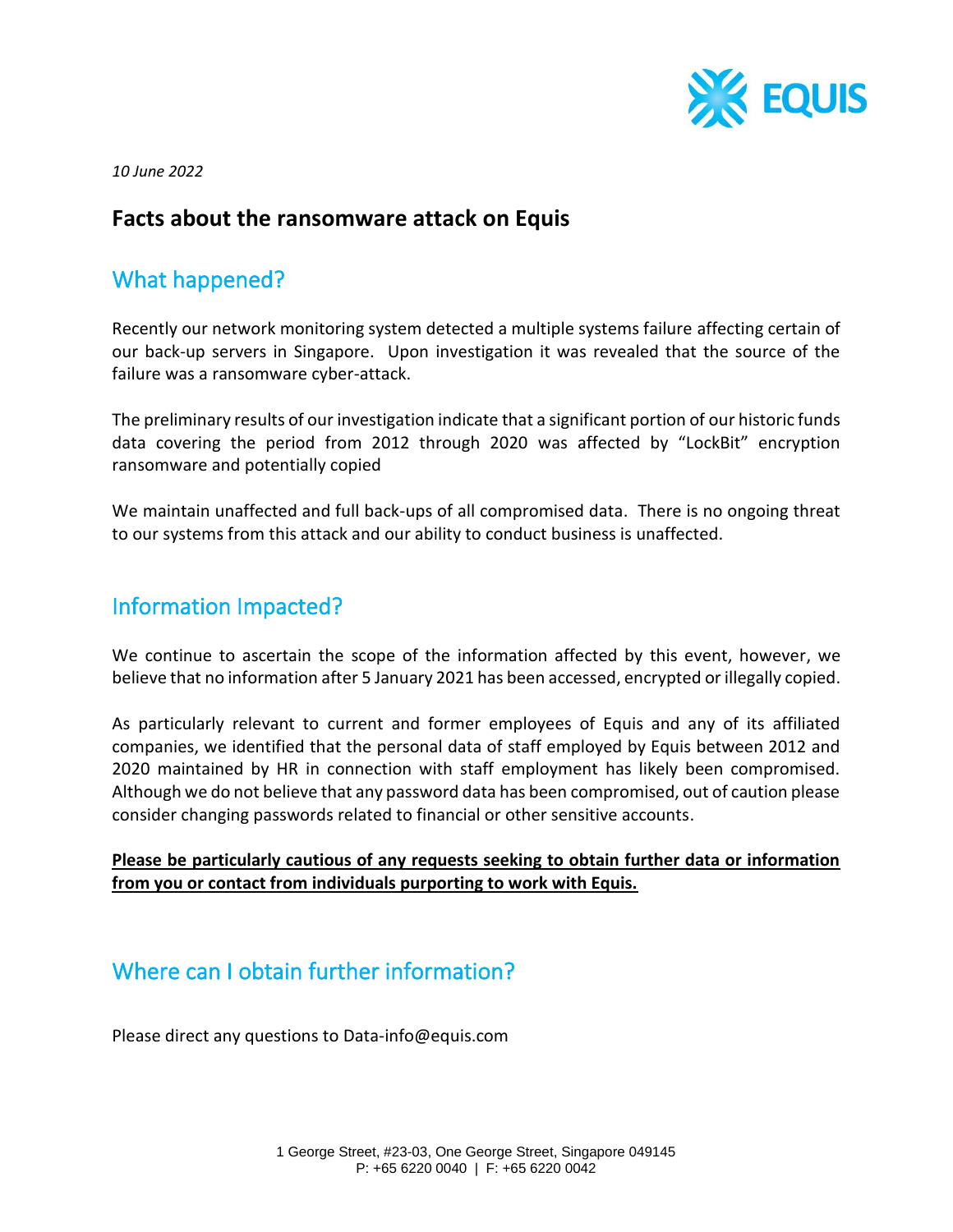

2022 년 6 월 10 일

# **에퀴스 랜섬웨어 공격에 대한 안내문**

# **무슨 일이 발생하였나요?**

최근 당사는 내부 네트워크 모니터링 시스템을 통하여 싱가포르 일부 백업 서버에 영향을 미친 다수의 시스템 장애를 감지했습니다. 조사 결과, 해당 장애의 원인이 랜섬웨어 사이버 공격이라는 것이 밝혀졌습니다.

당사의 예비 조사 결과, 2012 년부터 2020 년까지의 기간에 해당하는 과거 펀드 데이터의 상당 부분이 "LockBit" 암호화 랜섬웨어의 영향을 받았으며 해당 데이터들이 복사되었을 가능성도 있음이 확인되었습니다.

당사는 손상된 모든 데이터를 피해 없이 완벽하게 백업하고 있습니다. 또한 현재 해당 공격으로 인한 진행중인 위협은 없으며 당사의 비즈니스 수행 능력도 영향을 받은 바 없습니다.

### **어떠한 정보가 유출되었나요?**

당사는 해당 공격으로 인하여 유출된 정보의 범위를 지속적으로 파악 중에 있습니다만 2021 년 1 월 5 일 이후에 해당하는 그 어떠한 정보도 접근, 암호화 또는 불법 복제되지 않은 것으로 판단하고 있습니다.

특히 에퀴스 및 관계사의 전현직 임직원 정보와 관련하여, 당사는 인사팀에서 보관 중이였던 2012 년부터 2020 년 사이에 고용관계가 있던 임직원의 개인정보가 유출되었을 가능성이 있음을 확인하였습니다. 비밀번호 데이터는 유출되지 않은 것으로 사료되지만, 만의 하나라도 있을지 모르는 피해를 예방하기 위하여 금융 또는 기타 민감한 계정과 관련된 비밀번호를 변경을 고려하여 주시기 바랍니다.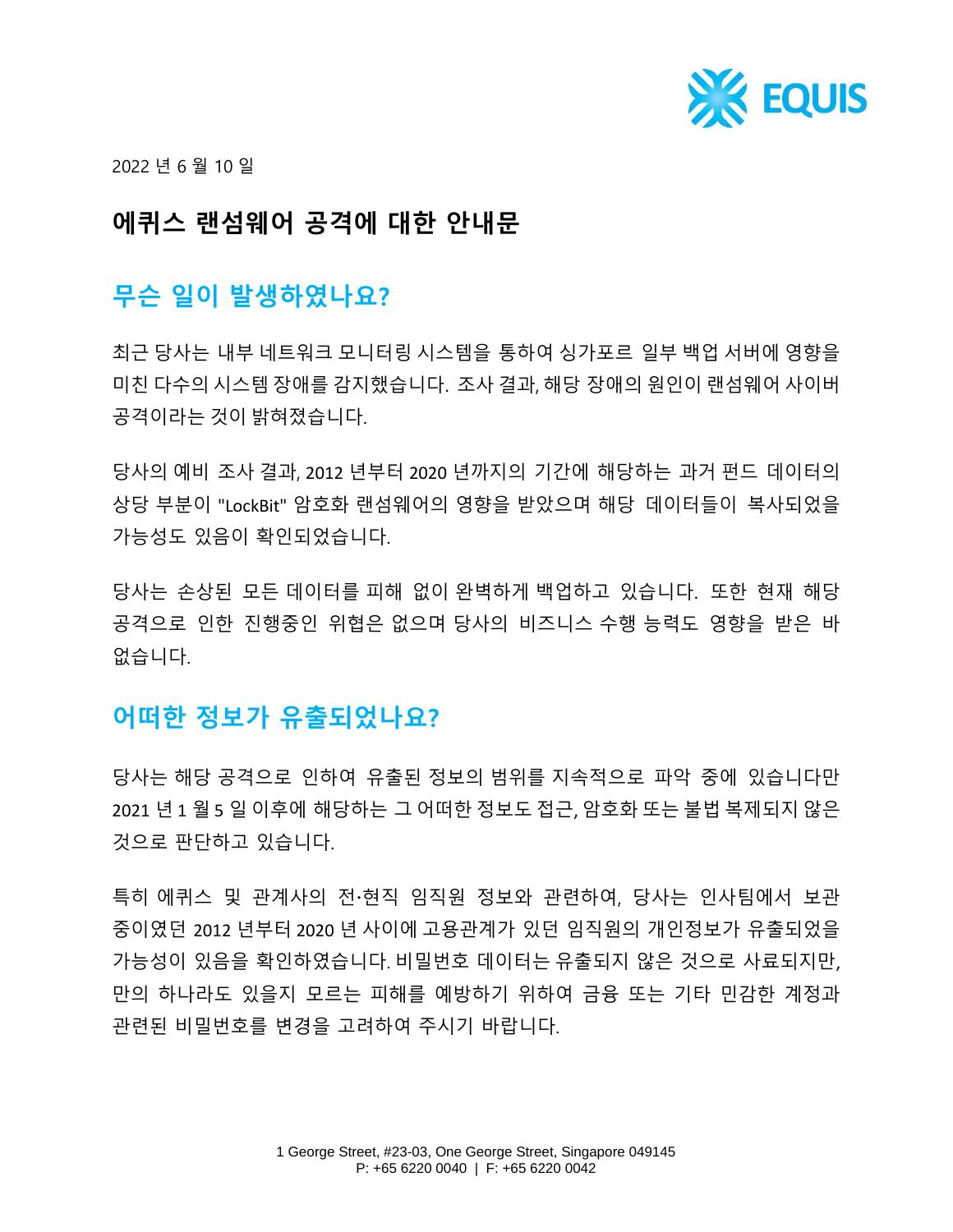

## **귀하께서는 추가적인 데이터 또는 정보를 요구하거나 에퀴스와 함께 일한다고 사칭하는 자로부터의 연락에 각별히 유의하여 대처해주시기를 당부드립니다.**

# **추가적인 정보는 어디서 얻을 수 있나요**?

KR-[Data-info@equis.com](mailto:Data-info@equis.com) / [equis@equis.com](mailto:equis@equis.com) 으로 문의 주시기 바랍니다.

[*Followed by a Japanese version*]